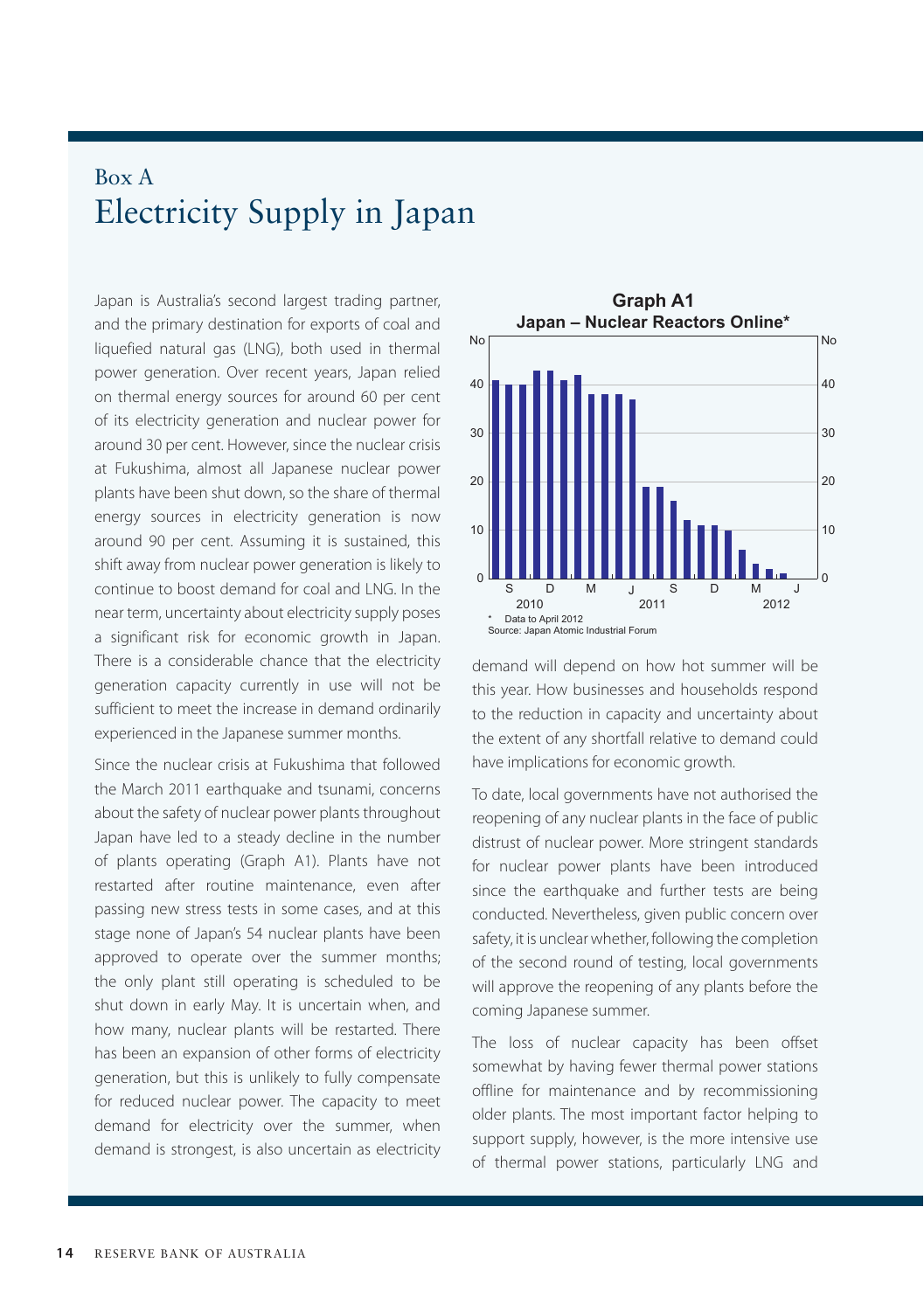oil‑fuelled stations. Because these stations have high generating costs but are relatively easy to start up, they usually operate only when demand is high; the average utilisation rate in normal times for these stations is around 40 per cent (Graph A2). In recent months, these power stations have been used much more in order to satisfy demand. This has resulted in a large pick-up in imports of thermal fuels, particularly LNG. At the margin, increased use of private generators has also boosted electricity capacity (though this is not reflected in the official statistics). Overall, if nuclear plants are not reopened, aggregate generation capacity could be around 18 per cent below what is usually available (although nuclear plants account for 24 per cent of authorised generation capacity in Japan, typically one-quarter are offline at any time for maintenance).

Japan experienced energy supply shortages in the summer of 2011, but these were mainly limited to the Kanto (including Tokyo) and Tohoku regions, which were directly affected by the earthquake and tsunami. Many nuclear power plants in the rest of Japan were still operating. But now, with nuclear plants shut down across the country, electricity shortages are expected to be more widespread during the coming summer if nuclear plants are not reopened. From July to September, peak demand for electricity from the 10 regional electricity companies is around 20 per cent higher, on average, than at other times of the year, and up to 50 per cent higher if the weather is particularly warm (Graph A3). With little scope to further increase output at thermal plants, there is likely to be a shortage of electricity in the summer months if there is a strong increase in demand. The maximum supply of electricity could be as low as 160 gigawatts in the summer months, around what was required in the mild summer of 2009, although it could be somewhat higher if private electricity generation increases in response to the expected shortfall.

100



Any electricity shortages during the summer months are unlikely to affect all regions of Japan equally as there is only limited scope to transfer electricity between regions. Those regions that have traditionally been more reliant on nuclear power for electricity generation, such as Kansai, Kyushu and Shikoku, are likely to be most affected. These three regions account for around 30 per cent of all manufacturing production in Japan.

Feb Apr Jun Aug Oct

Source: Ministry of Economy, Trade and Industry

Mild summer (2009)

100

Dec

Average demand (2004–2010)

Demand management targets, some of which were voluntary, were effective in limiting the impact of electricity supply shortages on economic activity